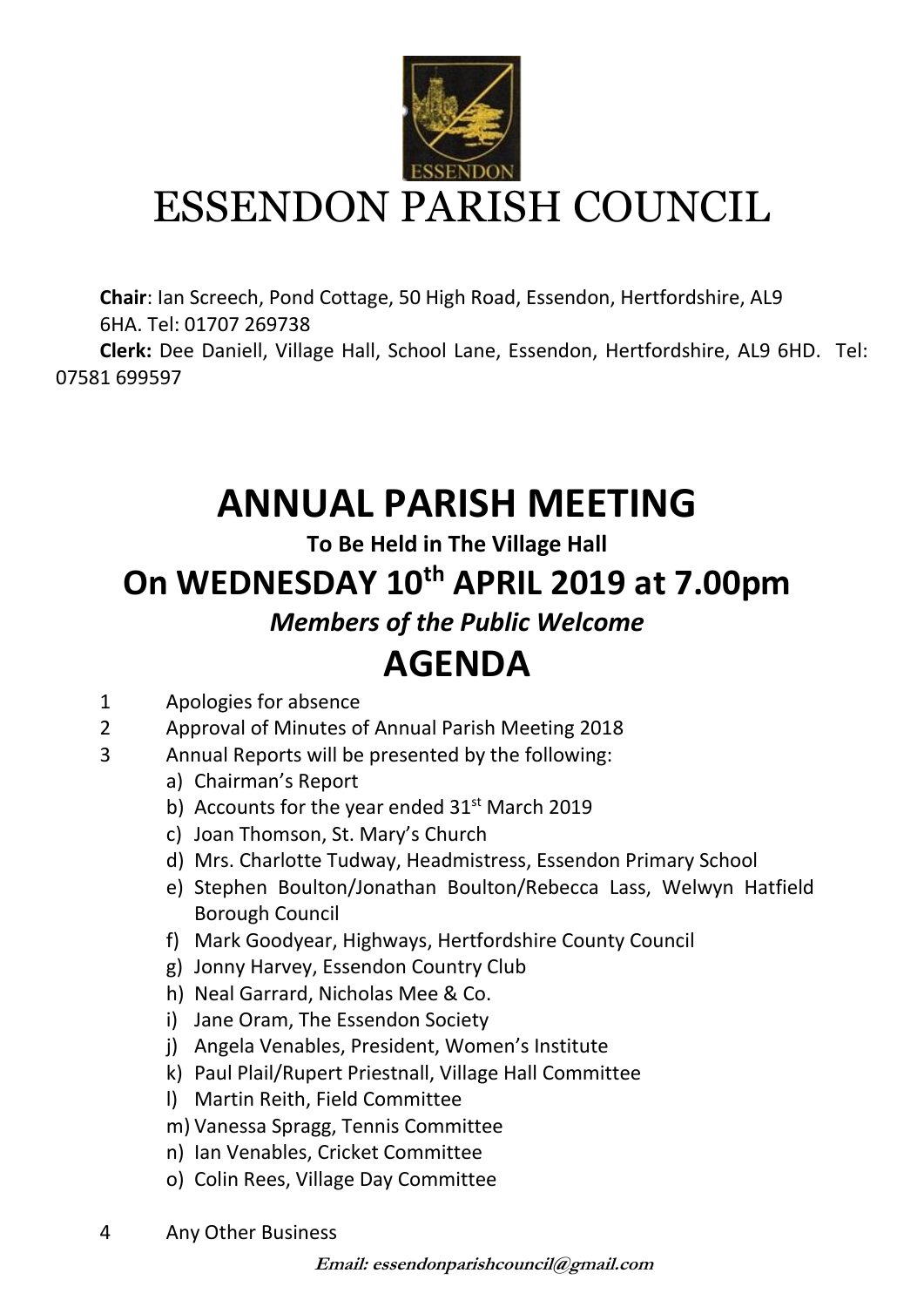*At the conclusion of the meeting, wine will be served Members of the public are most welcome!*